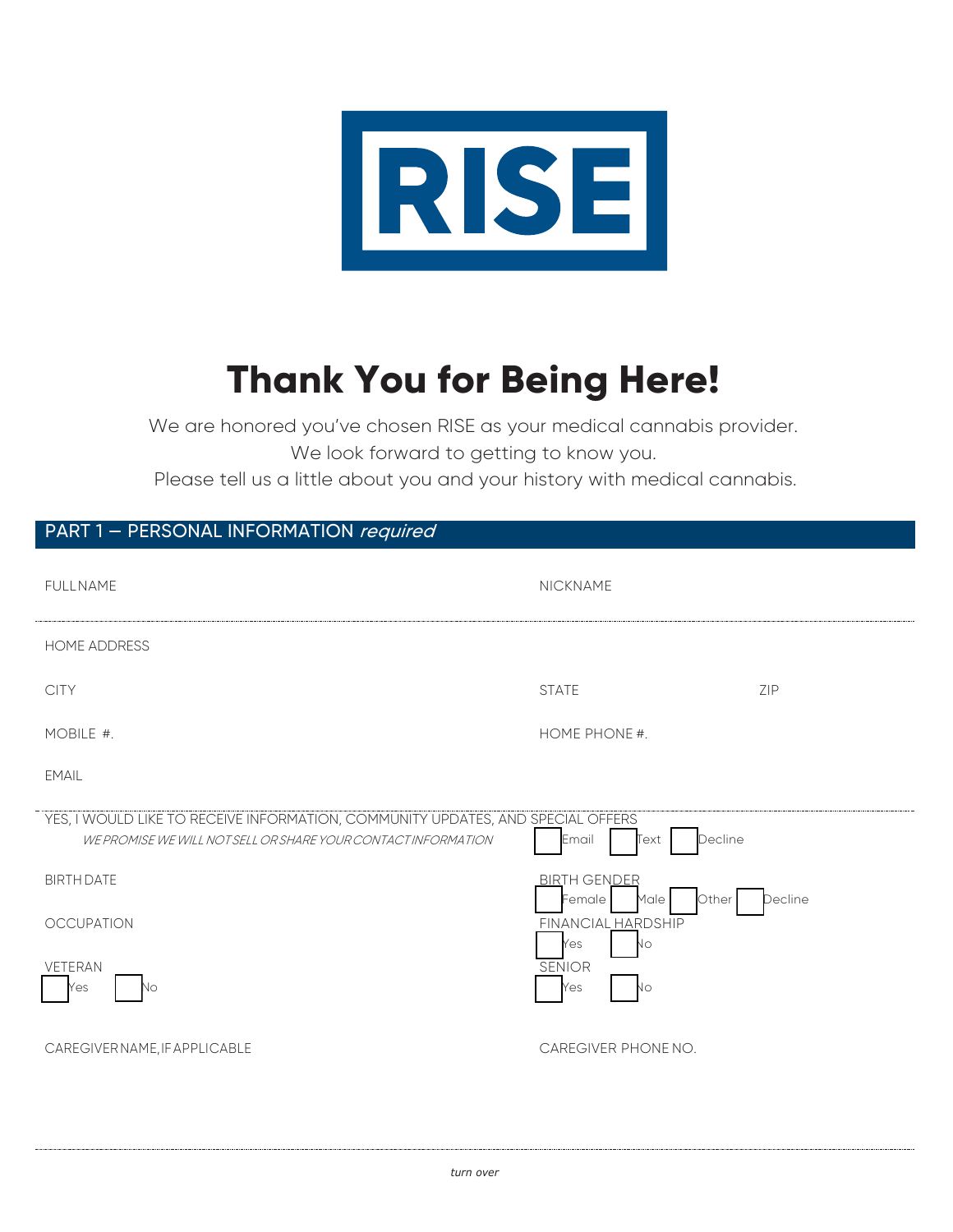1. ANY KNOWN ALLERGIES?

### 2. CURRENT MEDICATIONS? (PRESCRIPTION & NUTRITIONAL SUPPLEMENTS)

| Name of Medication | Dosage | Frequency |
|--------------------|--------|-----------|
|                    |        |           |
| -----------------  |        |           |
|                    |        |           |
| ----------------   |        |           |
|                    |        |           |
|                    |        |           |

3. ANYTHING ELSE YOU WOULD LIKE US TO KNOW ABOUT YOU?

## PART 3 — MEDICAL CANNABIS HISTORY

1. WHY HAS MEDICAL CANNABIS BEEN RECOMMENDED TO YOU?

|                                                              | 2. WHAT MEDICAL CANNABIS HEALTH INDICATION DO YOU EXPERIENCE? indicate below |                                     |
|--------------------------------------------------------------|------------------------------------------------------------------------------|-------------------------------------|
| Chronic Pain                                                 | Parkinson's Disease                                                          | Amyotrophic Lateral Sclerosis (ALS) |
| Cancer Pain                                                  | Epilepsy                                                                     | Multiple Sclerosis (MS)             |
| Neuropathy                                                   | Spinal cord injury with spasticity                                           | <b>HIV/AIDS</b>                     |
| Huntington's Disease                                         | Post-traumatic Stress Disorder (PTSD)                                        | Inflammatory Bowel Disease (IBD)    |
| 3. HOW LONG HAVE YOU BEEN USING MEDICAL CANNABIS? select one |                                                                              |                                     |
| Never used medical cannabis                                  | $-3$ years                                                                   |                                     |
| ess than 1 year                                              | + years                                                                      |                                     |
|                                                              |                                                                              |                                     |
| 4. DO YOU HAVE A PREFERRED METHOD OF CONSUMPTION? selectone  |                                                                              |                                     |
| Yes                                                          | No                                                                           | Need Recommendation                 |
| 5. IF YES, PLEASE SELECT YOUR FAVORITE METHOD BELOW.         |                                                                              |                                     |
| Flower                                                       | Vaporizing Concentrates                                                      | Topicals                            |
| Tablets                                                      | Tinctures                                                                    | Other                               |
| Capsules                                                     |                                                                              |                                     |
| 6. HOW DID YOU HEAR ABOUTUS? (Select all that apply)         |                                                                              |                                     |
| Google                                                       | Facebook                                                                     | <b>Nord of Mouth</b>                |
| Doctor                                                       | Instagram                                                                    | Potquide                            |
| Leafly                                                       | Weedmaps                                                                     | Doctor                              |
| Drive/Walk By                                                | Other                                                                        |                                     |

*thank you*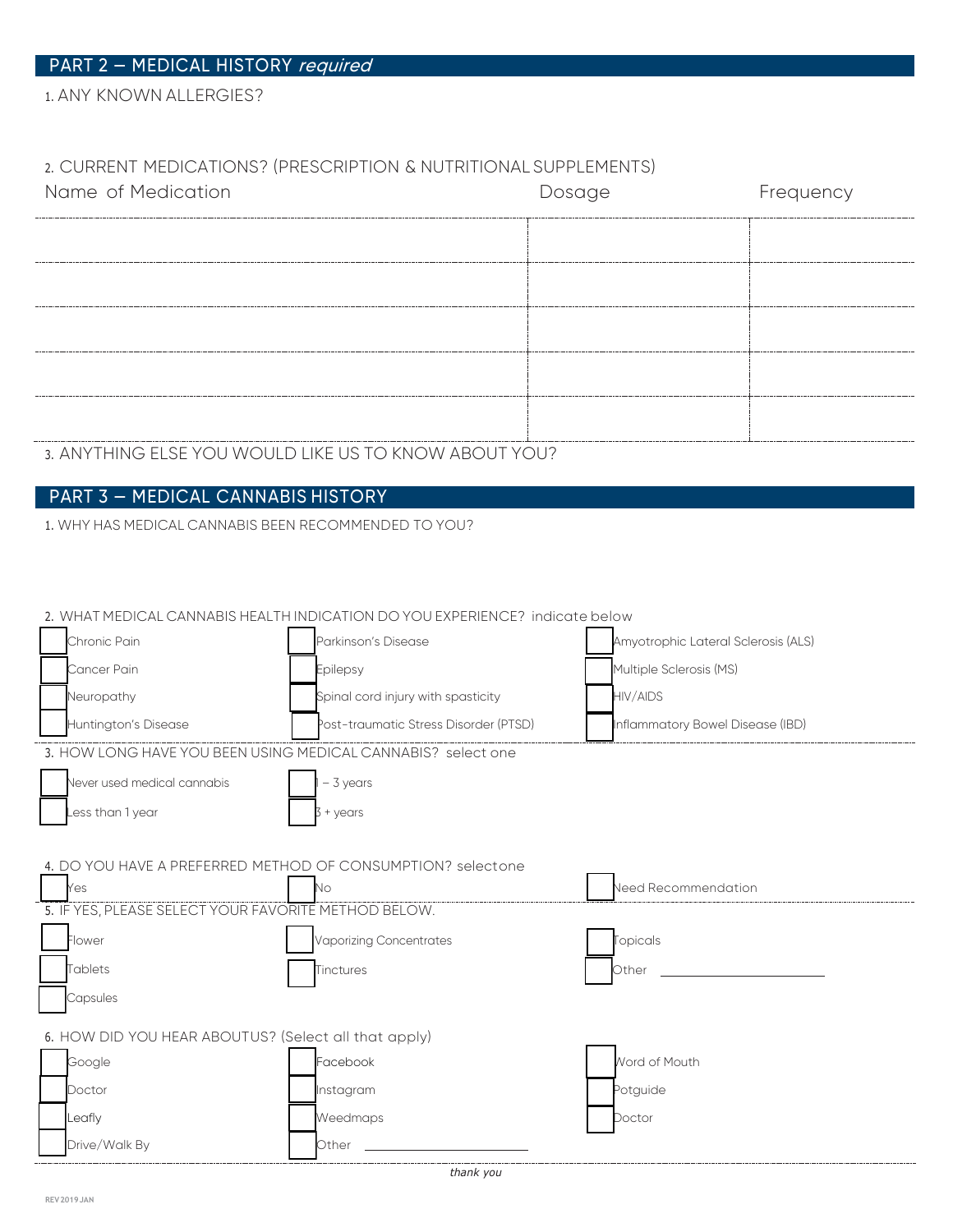

# **Privacy Practices Notice**

Required

This notice describes Green Thumb Industries' privacy practices and how medical information about you is protected and how it may be used and disclosed, as well as how you may access this information. Please review the following carefully.

### **I.** OUR PRIVACY OBLIGATIONS

 Green Thumb Industrieschooses tomaintaintheprivacyofmedicalhealthinformation.As a result,allpatientsareprovidedwiththisNoticeofour dutiesandprivacypracticeswithrespecttomedicalhealthinformation.Whenpatientmedicalhealthinformationisusedordisclosed, weare requiredtoabidebythetermsofthisNotice(orothernoticeineffectatthetimeoftheuseordisclosure). A patient-specific log of medical cannabis products dispensed to the patient, including brand, administration form, dosage, dates dispensed, and any return of product, will be provided to the patient's designated caregiver, if applicable, or the patient's healthcare practitioner upon request.

Nothing in these privacy procedures should be construed to voluntarily or involuntarily waive Green Thumb Industries' requirement to protect your medical health information.

#### **II.** PERMISSIBLE USES AND DISCLOSURES WITHOUT YOUR WRITTEN AUTHORIZATION

In certain situations (described in Section IV below), we must obtain your written authorization in order to use and/or disclose your medical health information.We may also disclose medical health information to your other health care providers when such medical healthinformation isrequiredforthemtotreat youorconductcertainhealthcareoperations,suchasqualityassessmentand improvement activities, reviewing the quality and competence of health care professionals, or compliance. However, we do not need any type of authorization from you for the following uses and disclosures:

- Disclosure to Relatives,Close Friends,and Other Caregivers.We may use or disclose medical health information to a family member, other relative, or your designated caregivers as identified by you when you are present for, or otherwise give permission prior to, the disclosure. If you object to such uses or disclosures, please notify the manager on duty.
- Department of Health.We may disclose medical health information as required by Department of Health regulations.
- Judicial and Administrative Proceedings.We may disclose medical health information in the course of a judicial or administrative proceeding in response to a legal order or other lawful process.
- Law Enforcement Officials. We may disclose medical health information to the police or other law enforcement officials, as required or permitted by law or in compliance with a court order, a grand jury, or administrative subpoena.
- HealthorSafety.Wemayuseordisclosemedicalhealthinformationtopreventorlessen aseriousandimminent threatto apersonor the public's health orsafety.
- As Required by Law. We may use and disclose medical health information when required to do so by any other law not already referred to in the preceding categories.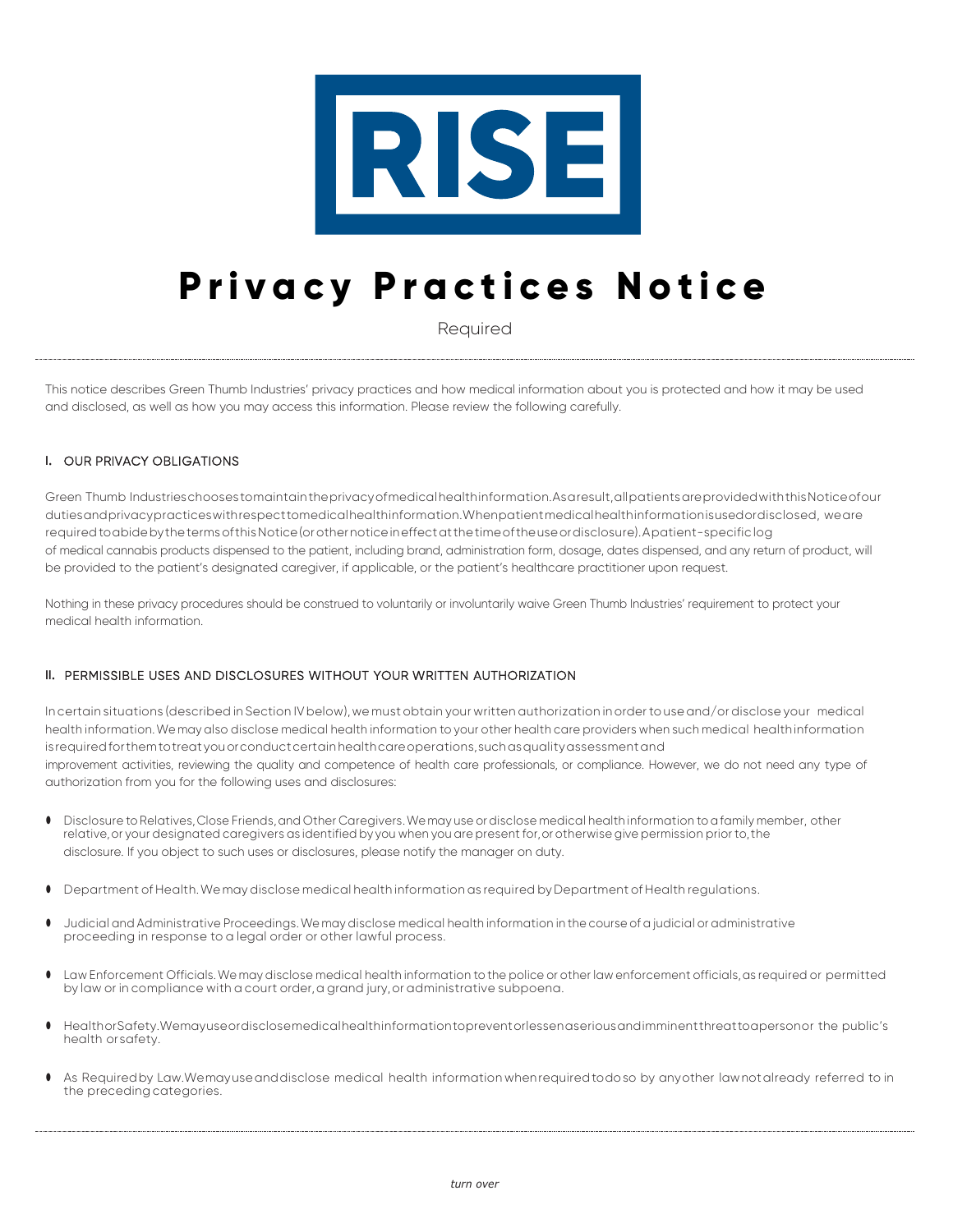#### **III.** USE AND DISCLOSURES REQUIRING YOUR WRITTEN AUTHORIZATION

 UseorDisclosurewithYourAuthorization. Forany purposeother than those described in Section II,we may only use or disclose medical health information when you provide us your authorization.

#### **IV.** YOUR INDIVIDUAL RIGHTS

- Further Information orComplaints. If you desire further information about your privacy rights,areconcerned that wehaveviolated your privacy rights, or disagree with a decision that made about access to medical health information, you may contact the manager on duty.
- RighttoRequestAdditional Restrictions.Youmay requestrestrictions onouruseanddisclosureofmedical healthinformation to individuals(suchasafamilymember,otherrelative,closepersonal friend,oranyotherpersonidentifiedbyyou)involvedwithyour careorwith payment related to your care.Allrequestsforsuch restrictions must be made in writing.While all requests for additional restrictions will be considered carefully,we are not required to agree to a requested restriction.
- Right to Receive Confidential Communications.You may request to receive written medical health information by other means of communication or at alternative locations and can expect to be accommodated for any reasonable request.
- Right to Inspect Your Purchase History. You may request access to your purchase history.
- Right toRevoke Your Authorization.You may revoke your authorization or your special authorization,except tothe extent that we have taken action in reliance upon it,by delivering a written revocation statement to the manager on duty.
- RighttoAmendYourRecords.Youhavetherighttorequestthatweamend medical healthinformation maintainedinyourpatient profile. If you desire to amend your records, please submit a request in writing to the manager on duty. All requests for amendments mustbein writing.Wewillcomplywithyourrequest unlesswebelievethattheinformation thatwouldbeamendedisaccurateand complete or other special circumstancesapply.
- Right to Receive Paper Copy of this Notice. You may obtain a paper copy of this Notice, even if you agreed to receive such notice electronically.

### **V.** EFFECTIVE DATE AND DURATION OF THIS NOTICE

Effective Date. This Notice is effective on December 1, 2018.

Rightto ChangeTerms of this Notice.We may changetheterms of thisNoticeatanytime.If wechangethisNotice,we may make the new notice termseffective forall medical health information that we maintain,includinganyinformation created or receivedpriorto issuing thenewNotice.If we changethisNotice,we will posttherevisednotice in waitingareas of thedispensaries.You mayalsoobtain any revised notice by contacting the manager at the Dispensary.

By signing below, I hereby acknowledge receipt of the Green Thumb Industries' Notice of Privacy Practices.

Patient's Signature: Date: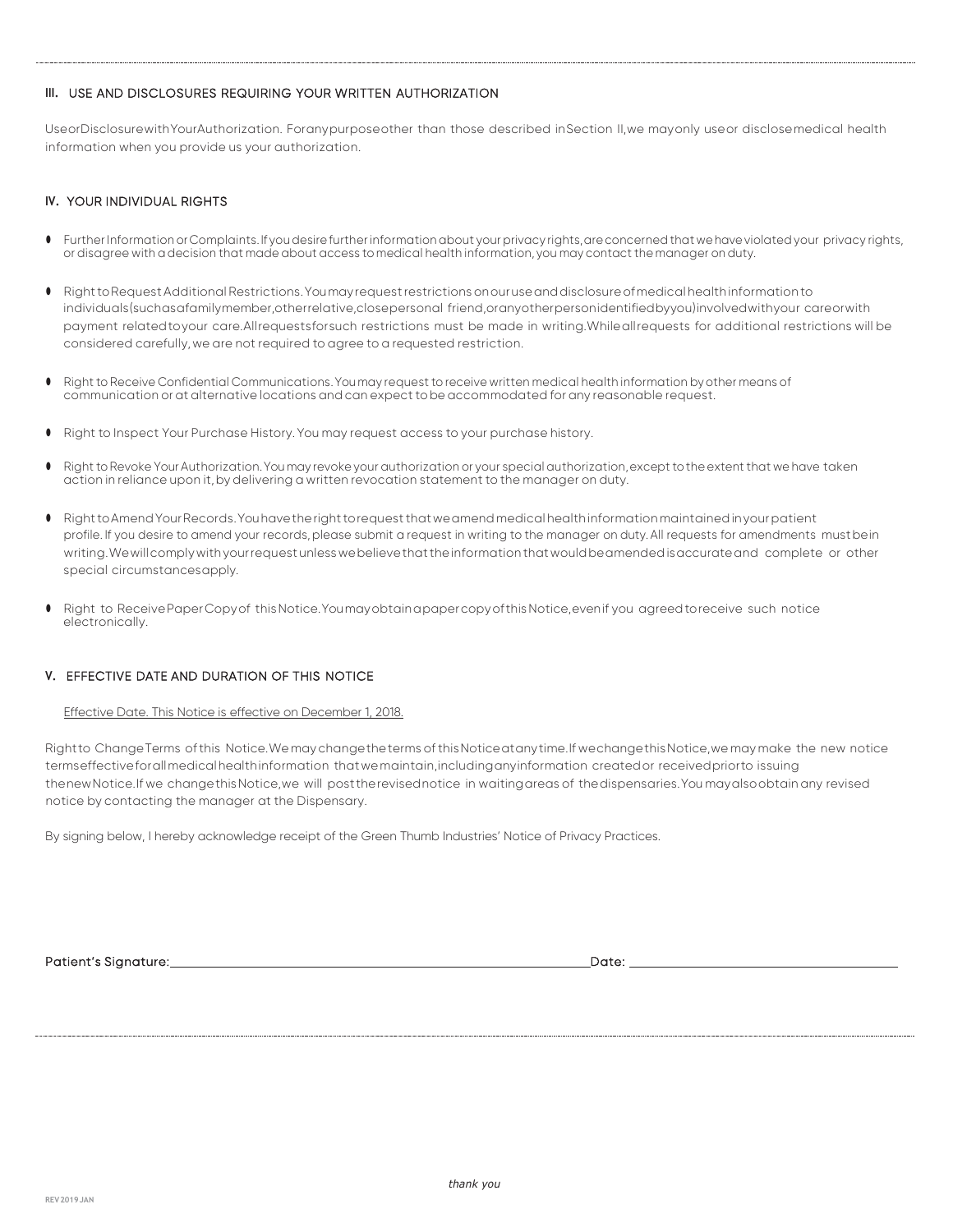

# **Code of Conduct Agreement**

### AS A CUSTOMER OF THIS DISPENSARY, I UNDERSTAND AND AGREE TO THE FOLLOWING:

- For the protection of our customers' privacyand for security reasons,no photographyor video recording are permitted in the dispensary.
- I will not consume food or beverages on the sales floor during hours that cannabis(marijuana)is being dispensed, unless necessary for medical reasons.
- I will not loiter outside of the dispensary before or after completing a transaction.
- I will not consume or vaporize cannabis (marijuana) in the dispensary,the parking lot, or the surrounding area.
- I will not open any cannabis (marijuana) product until I reach my private residence. Open products in the vehicle or in public may violate local and state laws.
- I will not distribute, sell, or share your cannabis (marijuana) products. Doing so violates local and state laws.
- I understandany inappropriate action or language is causefor being asked to leave the dispensaryandthat repeated offenses will result in permanent refusal ofservice.

Patient's Signature: Date:

Caregiver should sign separate Code of Conduct Agreement

| FOR EMPLOYEE USE ONLY: | Patient ID Verified<br>Patient Certification No.<br>Verified | ID Expiration Date Verified<br>Certification Expiration Date Verified                                                                                                                                                          |
|------------------------|--------------------------------------------------------------|--------------------------------------------------------------------------------------------------------------------------------------------------------------------------------------------------------------------------------|
|                        |                                                              |                                                                                                                                                                                                                                |
|                        |                                                              | Date: the contract of the contract of the contract of the contract of the contract of the contract of the contract of the contract of the contract of the contract of the contract of the contract of the contract of the cont |
|                        |                                                              |                                                                                                                                                                                                                                |